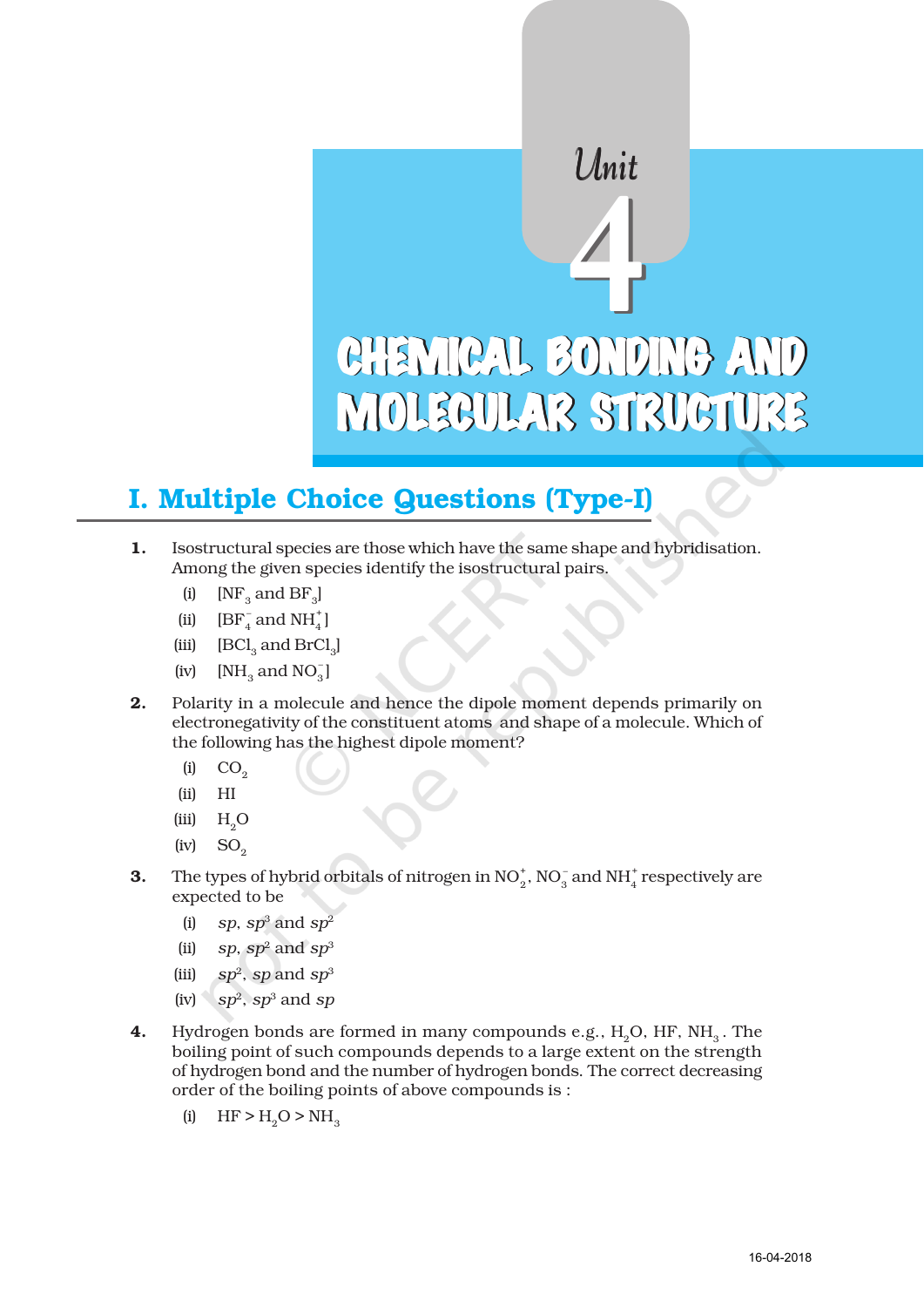- (ii)  $H_2O > HF > NH_3$
- (iii)  $NH_3 > HF > H_2O$
- (iv)  $NH_3 > H_2O > HF$
- **5.** In PO $_4^{3-}$  ion the formal charge on the oxygen atom of P–O bond is
	- $(i) + 1$
	- $(ii) 1$
	- $(iii) 0.75$
	- $(iv) + 0.75$
- **6.** In  $NO_3^-$  ion, the number of bond pairs and lone pairs of electrons on nitrogen atom are
	- (i) 2, 2
	- (ii) 3, 1
	- (iii) 1, 3
	- $(iv)$  4, 0
- 7. Which of the following species has tetrahedral geometry?
	- (i)  $BH_4^-$
	- (ii)  $NH_2^-$
	- (iii)  $CO_3^{2-}$
	- $(iv)$   $H<sub>3</sub>O<sup>+</sup>$
- 8. Number of π bonds and σ bonds in the following structure is-



- (i) 6, 19
- (ii) 4, 20
- (iii) 5, 19
- (iv) 5, 20
- 9. Which molecule/ion out of the following does not contain unpaired electrons?
	- (i)  $N_2^+$
	- (ii)  $O_2$
	- $(iii)$  $O_2^2$
	- $(iv)$   $B<sub>o</sub>$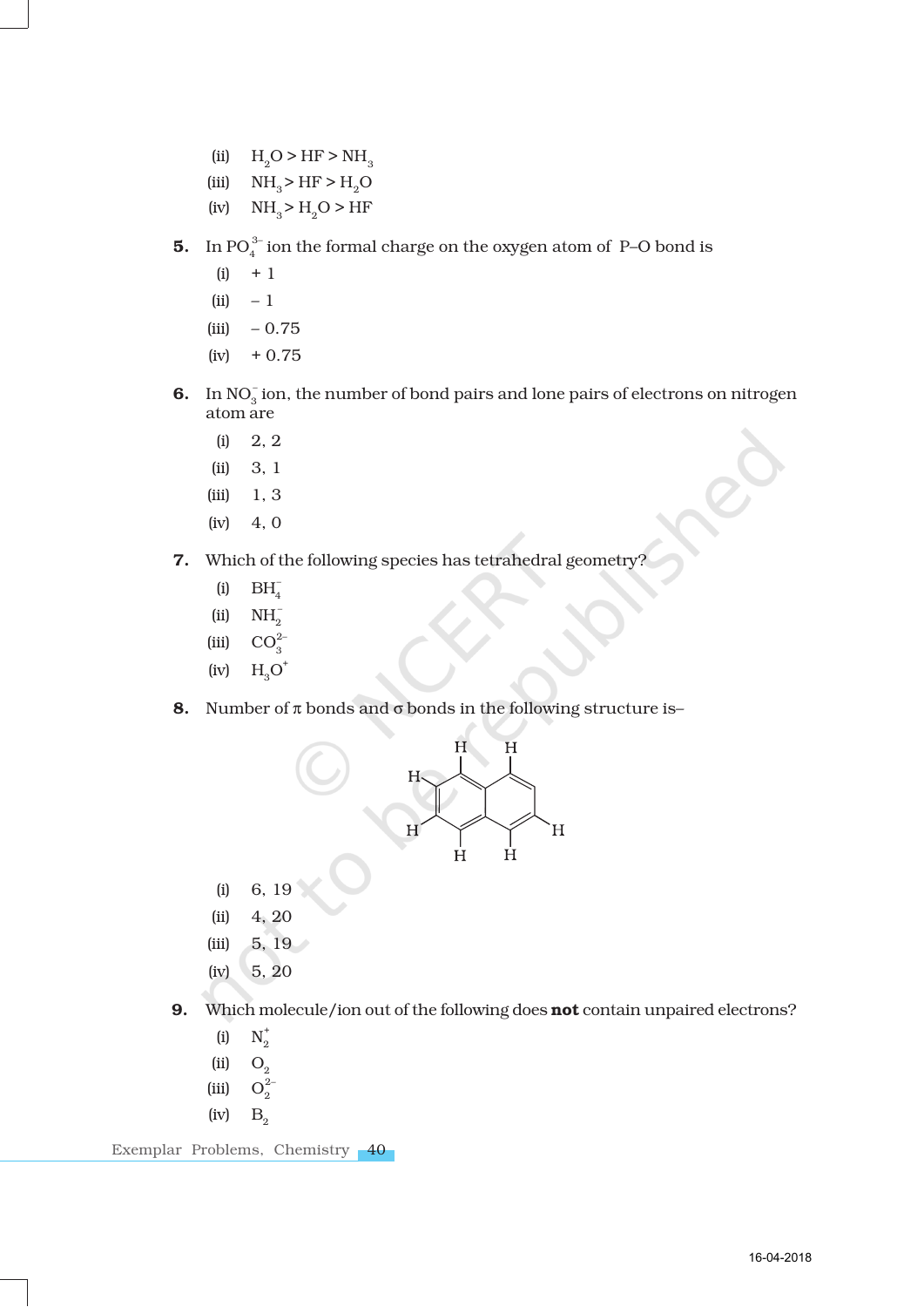10. In which of the following molecule/ion all the bonds are not equal?

- (i)  $XeF_A$
- (ii)  $BF_4^-$
- (iii)  $C_2H_4$
- (iv)  $SiF<sub>4</sub>$

11. In which of the following substances will hydrogen bond be strongest?

- (i) HCl
- $(ii)$   $H<sub>0</sub>O$
- (iii) HI
- $(iv)$  H<sub>2</sub>S

**12.** If the electronic configuration of an element is  $1s^2 2s^2 2p^6 3s^2 3p^6 3d^2 4s^2$ , the four electrons involved in chemical bond formation will be\_\_\_\_\_.

- (i)  $3p^6$
- (ii)  $3p^6$ ,  $4s^2$
- (iii)  $3p^6$ ,  $3d^2$
- (iv)  $3d^2$ ,  $4s^2$
- 13. Which of the following angle corresponds to *sp*2 hybridisation?
	- (i)  $90^\circ$
	- (ii) 120°
	- (iii) 180°
	- (iv)  $109^\circ$

The electronic configurations of three elements, A, B and C are given below. Answer the questions 14 to 17 on the basis of these configurations.

| A |                                      | $1s^2$ $2s^2$ $2p^6$ |                                    |  |
|---|--------------------------------------|----------------------|------------------------------------|--|
| B |                                      |                      | $1s^2$ $2s^2$ $2p^6$ $3s^2$ $3p^3$ |  |
|   | C $1s^2$ $2s^2$ $2p^6$ $3s^2$ $3p^5$ |                      |                                    |  |

- 14. Stable form of **A** may be represented by the formula :
	- (i) A
	- $(iii)$   $A_2$
	- (iii)  $A_3$
	- $(iv)$   $A<sub>4</sub>$
- 15. Stable form of C may be represented by the formula :
	- (i) C
	- $(ii)$   $C_{2}$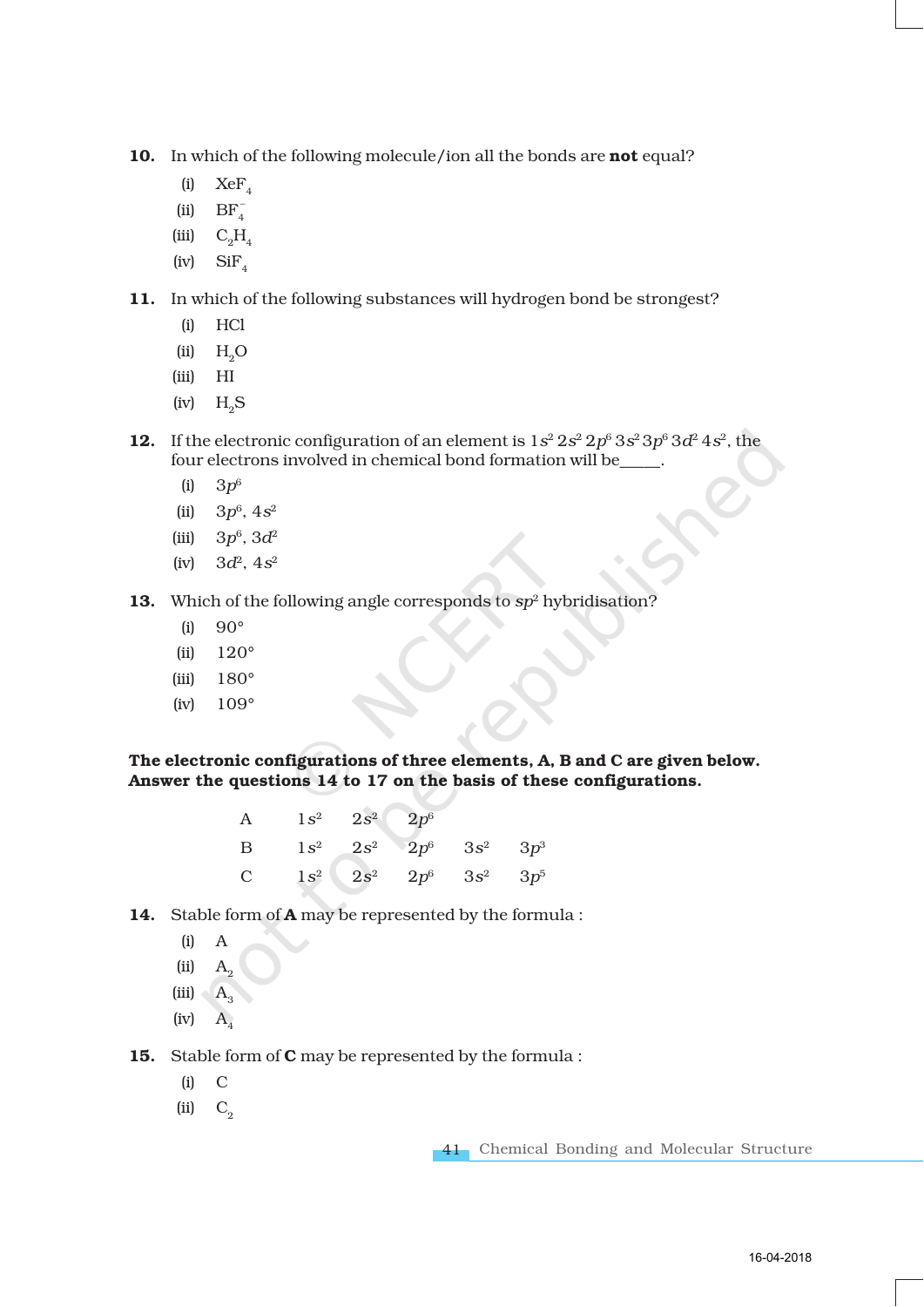- $(iii)$   $C_3$
- $(iv)$   $C_4$

16. The molecular formula of the compound formed from B and C will be

- (i) BC
- (ii)  $B_2C$
- $(iii)$  BC<sub>2</sub>
- $(iv)$  BC<sub>3</sub>
- 17. The bond between B and C will be
	- (i) Ionic
	- (ii) Covalent
	- (iii) Hydrogen
	- (iv) Coordinate
- 18. Which of the following order of energies of molecular orbitals of  $N<sub>2</sub>$  is correct?
	- (i)  $(\pi 2p_y) < (\sigma 2p_z) < (\pi^* 2p_x) \approx (\pi^* 2p_y)$
	- (ii)  $(\pi 2p_y) > (\sigma 2p_z) > (\pi^* 2p_x) \approx (\pi^* 2p_y)$
	- (iii)  $(\pi 2p_y) < (\sigma 2p_z) > (\pi^* 2p_x) \approx (\pi^* 2p_y)$
	- (iv)  $(\pi 2p_y) > (\sigma 2p_z) < (\pi^* 2p_x) \approx (\pi^* 2p_y)$
- 19. Which of the following statement is not correct from the view point of molecular orbital theory?
	- (i)  $Be_2$  is not a stable molecule.
	- (ii) He<sub>2</sub> is not stable but He<sub>2</sub><sup>\*</sup> is expected to exist.
	- (iii) Bond strength of  $N<sub>2</sub>$  is maximum amongst the homonuclear diatomic molecules belonging to the second period.
	- (iv) The order of energies of molecular orbitals in  $\text{N}_{2}$  molecule is  $\sigma$ 2*s* <  $\sigma$ <sup>\*</sup> 2*s* <  $\sigma$ 2*p<sub>z</sub>* <  $(\pi 2p_x = \pi 2p_y)$  <  $(\pi^* 2p_x = \pi^* 2p_y)$  <  $\sigma^* 2p_z$
- 20. Which of the following options represents the correct bond order:
	- (i)  $O_2^- > O_2 > O_2^+$
	- (ii)  $O_2^- < O_2 < O_2^+$
	- (iii)  $O_2^- > O_2 < O_2^+$
	- (iv)  $O_2^- < O_2 > O_2^+$
- 21. The electronic configuration of the outer most shell of the most electronegative element is
	- (i)  $2s^22p^5$
	- (ii)  $3s^23p^5$
	- (iii)  $4s^24p^5$
	- $(iv)$  5s<sup>2</sup>5p<sup>5</sup>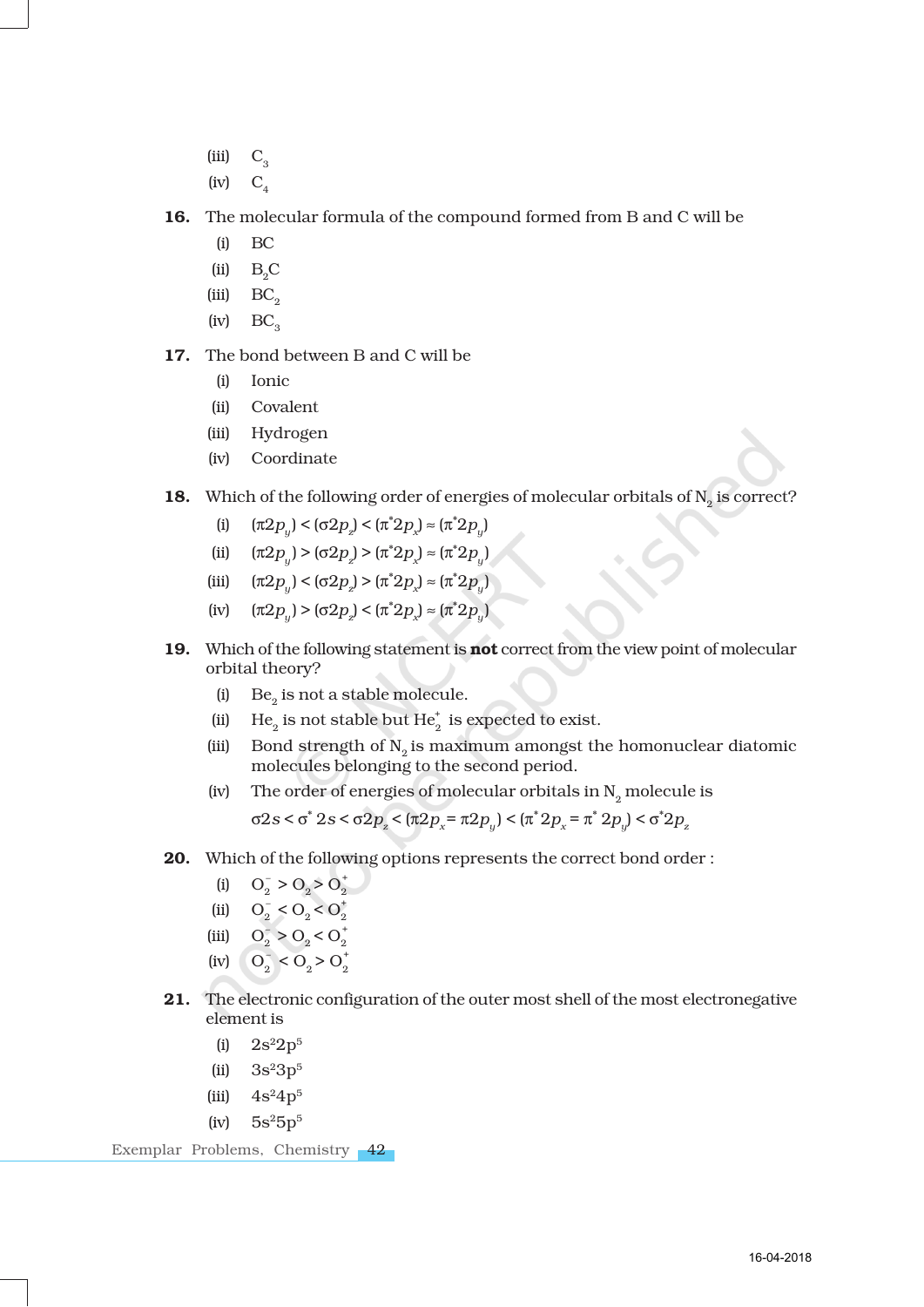- 22. Amongst the following elements whose electronic configurations are given below, the one having the highest ionisation enthalpy is
	- (i)  $[Ne]3s^23p^1$
	- (ii)  $[Ne]3s^23p^3$
	- (iii)  $[Ne]3s^23p^2$
	- (iv)  $[Ar]3d^{10}4s^24p^3$

## II. Multiple Choice Questions (Type-II)

#### In the following questions two or more options may be correct.

- 23. Which of the following have identical bond order?
	- $(i)$   $CN^-$
	- $(ii) \quad NO^+$
	- (iii)  $O_2^-$
	- (iv)  $O_2^{2-}$
- 24. Which of the following attain the linear structure:
	- $(i)$  BeCl<sub>2</sub>
	- (ii) NCO+
	- $(iii)$  NO<sub>2</sub>
	- $(iv)$   $CS<sub>2</sub>$
- 25. CO is isoelectronic with
	- $(i)$  NO<sup>+</sup>
	- $(ii)$   $N_{2}$
	- $(iii)$  SnCl<sub>2</sub>
	- (iv)  $NO_2^-$
- 26. Which of the following species have the same shape?
	- $(i)$   $CO<sub>2</sub>$
	- $(ii)$  CCl.
	- $(iii)$   $O_3$
	- (iv)  $NO_2^-$
- **27.** Which of the following statements are correct about  $CO_3^{2-}$ ?
	- (i) The hybridisation of central atom is *sp*3.
	- (ii) Its resonance structure has one C–O single bond and two C=O double bonds.
	- (iii) The average formal charge on each oxygen atom is 0.67 units.
	- (iv) All C–O bond lengths are equal.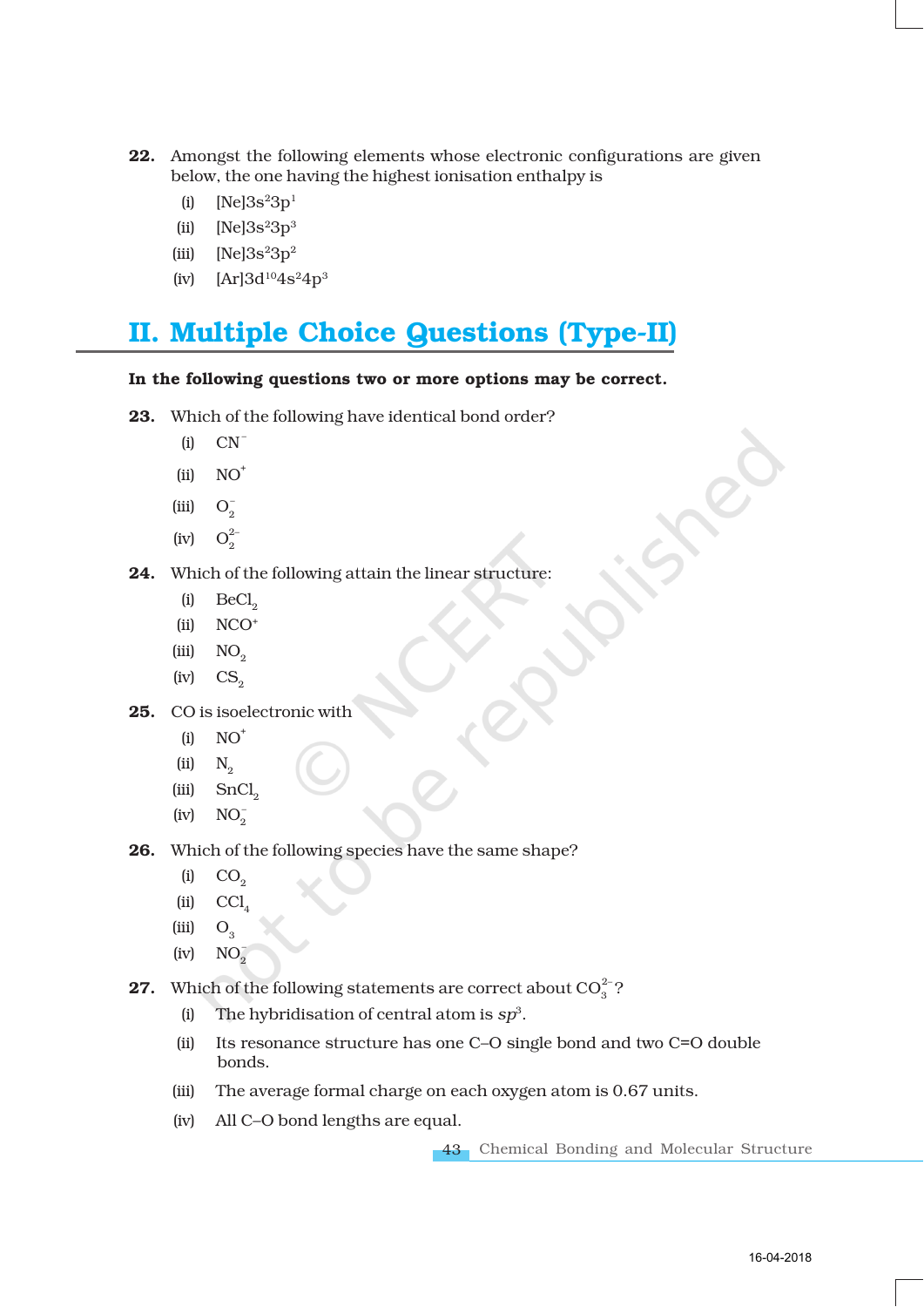- 28. Dimagnetic species are those which contain no unpaired electrons. Which among the following are dimagnetic?
	- $(i)$   $N_{2}$
	- (ii)  $N_2^{2-}$
	- $(iii)$  O<sub>2</sub>
	- $(iv)$  $O<sub>2</sub><sup>2</sup>$

29. Species having same bond order are :

- $(i)$  N<sub>2</sub>
- (ii)  $N_2^-$
- $(iii)$  $F_2^+$
- $(iv)$  $O_{\Omega}^{-}$
- **30.** Which of the following statements are **not** correct?
	- (i) NaCl being an ionic compound is a good conductor of electricity in the solid state.
	- (ii) In canonical structures there is a difference in the arrangement of atoms.
	- (iii) Hybrid orbitals form stronger bonds than pure orbitals.
	- (iv) VSEPR Theory can explain the square planar geometry of  $XeF<sub>A</sub>$ .

## III. Short Answer Type

- 31. Explain the non linear shape of H<sub>2</sub>S and non planar shape of PCl<sub>2</sub> using valence shell electron pair repulsion theory.
- 32. Using molecular orbital theory, compare the bond energy and magnetic character of  $O_2^+$  and  $O_2^-$  species.
- **33.** Explain the shape of  $\text{BrF}_{5}$ .
- 34. Structures of molecules of two compounds are given below :

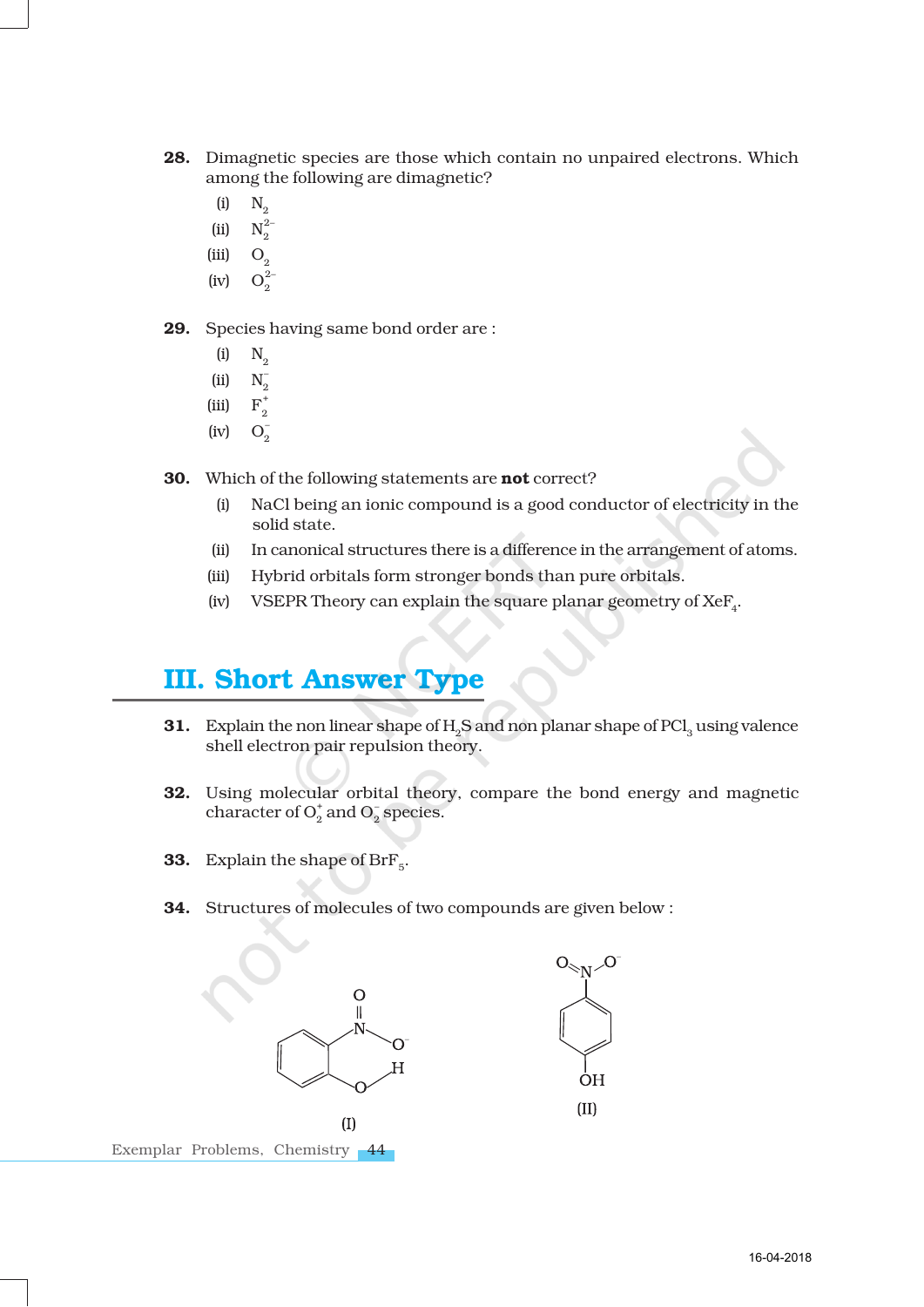- (a) Which of the two compounds will have intermolecular hydrogen bonding and which compound is expected to show intramolecular hydrogen bonding.
- (b) The melting point of a compound depends on, among other things, the extent of hydrogen bonding. On this basis explain which of the above two compounds will show higher melting point.
- (c) Solubility of compounds in water depends on power to form hydrogen bonds with water. Which of the above compounds will form hydrogen bond with water easily and be more soluble in it.
- 35. Why does type of overlap given in the following figure not result in bond formation?



- **36.** Explain why PCl<sub>5</sub> is trigonal bipyramidal whereas IF<sub>5</sub> is square pyramidal.
- **37.** In both water and dimethyl ether  $(CH_s \ddot{O} CH_s)$ , oxygen atom is central atom, and has the same hybridisation, yet they have different bond angles. Which one has greater bond angle? Give reason.
- 38. Write Lewis structure of the following compounds and show formal charge on each atom.

 $HNO<sub>3</sub>$ , NO<sub>2</sub>, H<sub>2</sub>SO<sub>4</sub>

- **39.** The energy of  $\sigma 2p_z$  molecular orbital is greater than  $\pi 2p_x$  and  $\pi 2p_y$  molecular orbitals in nitrogen molecule. Write the complete sequence of energy levels in the increasing order of energy in the molecule. Compare the relative stability and the magnetic behaviour of the following species :  $\mathrm{N}^{\phantom{2}}_2,\,\mathrm{N}^{\phantom{2}}_2,\,\mathrm{N}^{\phantom{2}}_2,\,\mathrm{N}^{2+}_2$
- **40.** What is the effect of the following processes on the bond order in  $N_2$  and  $O_2$ ?

(i)  $N_2 \rightarrow N_2^+$ + e<sup>-</sup> (ii)  $O_2 \to O_2^+ + e^-$ 

- 41. Give reasons for the following :
	- (i) Covalent bonds are directional bonds while ionic bonds are nondirectional.
	- (ii) Water molecule has bent structure whereas carbon dioxide molecule is linear.
	- (iii) Ethyne molecule is linear.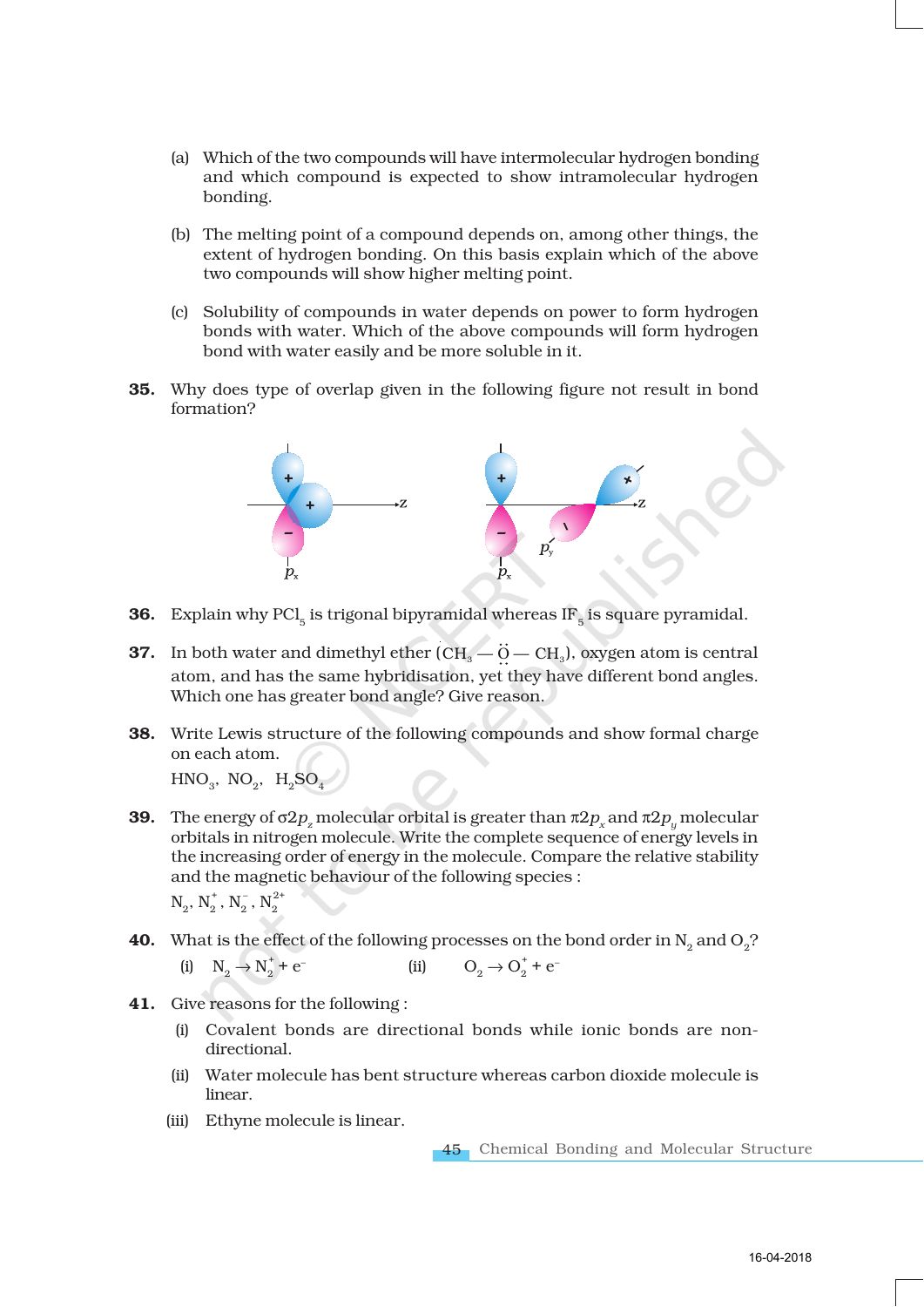- 42. What is an ionic bond? With two suitable examples explain the difference between an ionic and a covalent bond?
- 43. Arrange the following bonds in order of increasing ionic character giving reason.

N—H, F—H, C—H and O—H

- **44.** Explain why  $CO_3^{2-}$  ion cannot be represented by a single Lewis structure. How can it be best represented?
- 45. Predict the hybridisation of each carbon in the molecule of organic compound given below. Also indicate the total number of sigma and pi bonds in this molecule.

$$
\begin{array}{ccc}\n & O & O \\
\parallel & \parallel & \parallel \\
CH \equiv C - C - CH_2 - C & O \\
\downarrow & \downarrow & O \\
\downarrow & \downarrow & O\n\end{array}
$$

- 46. Group the following as linear and non-linear molecules :  $H<sub>2</sub>O$ , HOCl, BeCl<sub>2</sub>, Cl<sub>2</sub>O
- 47. Elements X, Y and Z have 4, 5 and 7 valence electrons respectively. (i) Write the molecular formula of the compounds formed by these elements individually with hydrogen. (ii) Which of these compounds will have the highest dipole moment?
- 48. Draw the resonating structure of
	- (i) Ozone molecule
	- (ii) Nitrate ion
- 49. Predict the shapes of the following molecules on the basis of hybridisation.  $\text{BCl}_3$ ,  $\text{CH}_4$ ,  $\text{CO}_2$ ,  $\text{NH}_3$
- **50.** All the C—O bonds in carbonate ion  $(CO_3^{2-})$  are equal in length. Explain.
- **51.** What is meant by the term average bond enthalpy? Why is there difference in bond enthalpy of O—H bond in ethanol  $(C<sub>2</sub>H<sub>5</sub>OH)$  and water?

## IV. Matching Type

52. Match the species in Column I with the type of hybrid orbitals in Column II.

| Column I                            | Column II     |
|-------------------------------------|---------------|
| $(i)$ SF <sub>A</sub>               | (a) $sp^3d^2$ |
| $(ii)$ IF <sub>5</sub>              | (b) $d^2sp^3$ |
| (iii) $NO_2^+$                      | (c) $sp^3d$   |
| $(iv)$ NH <sub>4</sub> <sup>+</sup> | (d) $sp^3$    |
|                                     | $(e)$ sp      |
|                                     |               |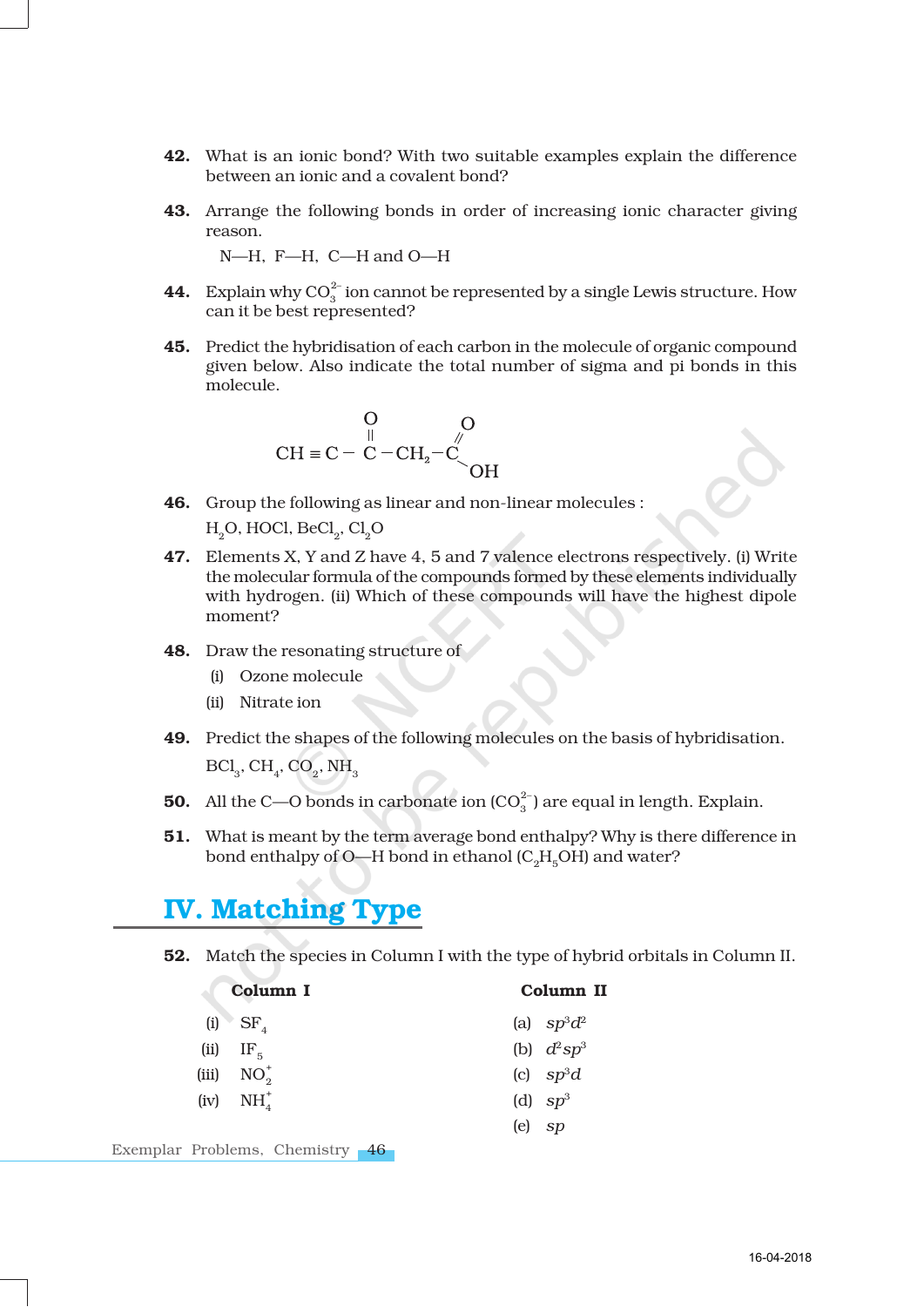53. Match the species in Column I with the geometry/shape in Column II.

|       | Column I                            | Column II                |
|-------|-------------------------------------|--------------------------|
| (i)   | $H3O+$                              | (a) Linear               |
|       | (ii) $HC \equiv CH$                 | (b) Angular              |
| (iii) | $ClO_2^-$                           | (c) Tetrahedral          |
|       | $(iv)$ NH <sub>4</sub> <sup>+</sup> | (d) Trigonal bipyramidal |
|       |                                     | (e) Pyramidal            |
|       |                                     |                          |

54. Match the species in Column I with the bond order in Column II.

|                       | Column I        | Column II |
|-----------------------|-----------------|-----------|
| (i)                   | NO <sub>1</sub> | (a) $1.5$ |
|                       | (ii) CO         | (b) $2.0$ |
|                       | (iii) $O_2^-$   | $(c)$ 2.5 |
| $(iv)$ O <sub>2</sub> |                 | (d) 3.0   |

55. Match the items given in Column I with examples given in Column II.

|       | Column I       |         | <b>Column II</b>                                                |
|-------|----------------|---------|-----------------------------------------------------------------|
| (i)   | Hydrogen bond  | $(a)$ C |                                                                 |
| (ii)  | Resonance      |         | $(b)$ LiF                                                       |
| (iii) | Ionic solid    |         | $\left( \begin{matrix} \nc \end{matrix} \right)$ H <sub>2</sub> |
| (iv)  | Covalent solid |         | $(d)$ HF                                                        |
|       |                | (e)     |                                                                 |

56. Match the shape of molecules in Column I with the type of hybridisation in Column II.

| Column I      | Column II  |
|---------------|------------|
| Tetrahedral   | (a) $sp^2$ |
| (ii) Trigonal | $(b)$ sp   |
| Linear        | (c) $sp^3$ |
|               |            |

# V. Assertion and Reason Type

In the following questions a statement of Assertion (A) followed by a statement of Reason (R) is given. Choose the correct option out of the choices given below each question.

- 57. *Assertion (A) :* Sodium chloride formed by the action of chlorine gas on sodium metal is a stable compound.
	- *Reason (R) :* This is because sodium and chloride ions acquire octet in sodium chloride formation.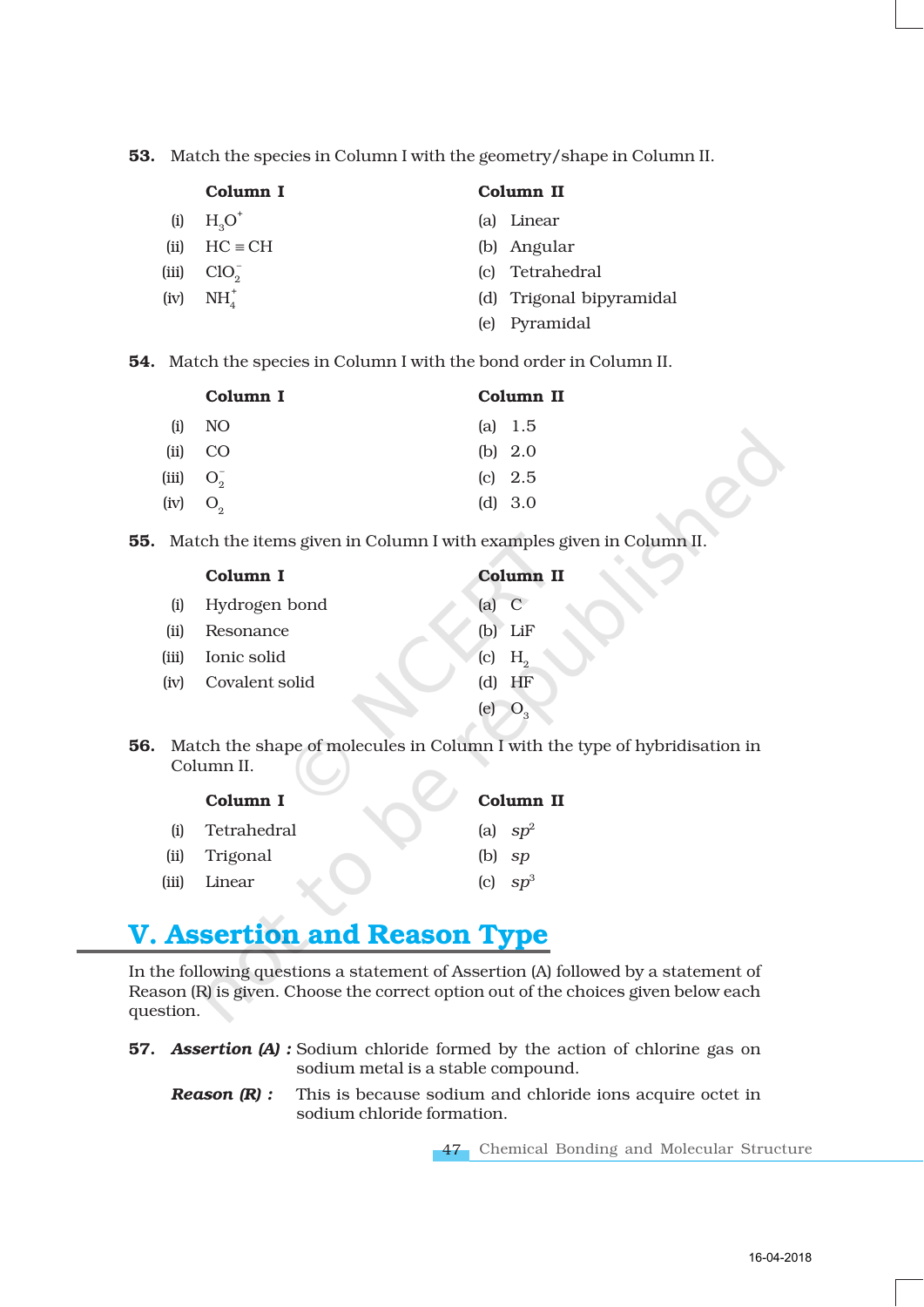- (i) A and R both are correct, and R is the correct explanation of A.
- (ii) A and R both are correct, but R is not the correct explanation of A.
- (iii) A is true but R is false.
- (iv) A and R both are false.
- 58. **Assertion (A):** Though the central atom of both NH<sub>2</sub> and H<sub>2</sub>O molecules are *sp*3 hybridised, yet H–N–H bond angle is greater than that of H–O–H.
	- *Reason (R) :* This is because nitrogen atom has one lone pair and oxygen atom has two lone pairs.
	- (i) A and R both are correct, and R is the correct explanation of A.
	- (ii) A and R both are correct, but R is not the correct explanation of A.
	- (iii) A is true but R is false.
	- (iv) A and R both are false.
- 59. **Assertion (A):** Among the two O–H bonds in H<sub>2</sub>O molecule, the energy required to break the first O–H bond and the other O–H bond is the same.
	- *Reason (R) :* This is because the electronic environment around oxygen is the same even after breakage of one O–H bond.
	- (i) A and R both are correct, and R is correct explanation of A.
	- (ii) A and R both are correct, but R is not the correct explanation of A.
	- (iii) A is true but R is false.
	- (iv) A and R both are false.

### VI. Long Answer Type

- 60. (i) Discuss the significance/ applications of dipole moment.
	- (ii) Represent diagrammatically the bond moments and the resultant dipole moment in  $CO<sub>9</sub>$ , NF<sub>3</sub> and CHCl<sub>3</sub>.
- 61. Use the molecular orbital energy level diagram to show that  $N<sub>2</sub>$  would be expected to have a triple bond,  $\overline{F}_2$ , a single bond and Ne<sub>2</sub>, no bond.
- 62. Briefly describe the valence bond theory of covalent bond formation by taking an example of hydrogen. How can you interpret energy changes taking place in the formation of dihydrogen?
- **63.** Describe hybridisation in the case of  $\text{PCl}_5$  and  $\text{SF}_6$ . The axial bonds are longer as compared to equatorial bonds in  $\text{PCI}_5$  whereas in  $\text{SF}_6$  both axial bonds and equatorial bonds have the same bond length. Explain.
- 64. (i) Discuss the concept of hybridisation. What are its different types in a carbon atom.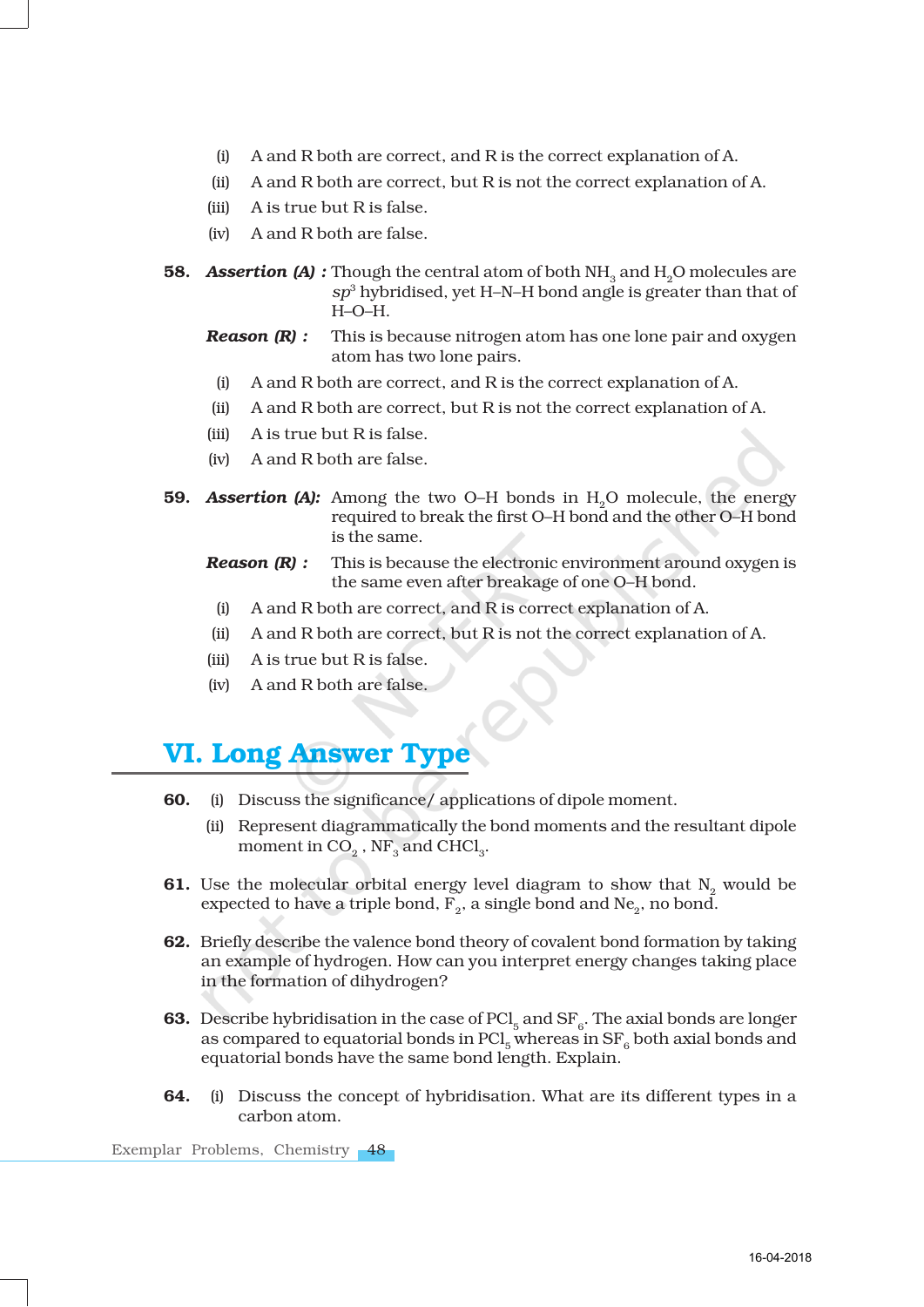- (ii) What is the type of hybridisation of carbon atoms marked with star.
	- (a)  $\overline{CH}_2 = \overline{CH} \overline{C} \overline{O} H$
	- (b)  $CH_3 \overset{*}{CH}_2 OH$
	- (c)  $CH_3-CH_2-C$  + H
	- (d)  $CH_3$  CH = CH CH<sub>3</sub>
	- (e)  $CH_3 \overset{*}{C} \equiv CH$

#### Comprehension given below is followed by some multiple choice questions. Each question has one correct option. Choose the correct option.

Molecular orbitals are formed by the overlap of atomic orbitals. Two atomic orbitals combine to form two molecular orbitals called bonding molecular orbital (BMO) and anti bonding molecular orbital (ABMO). Energy of anti bonding orbital is raised above the parent atomic orbitals that have combined and the energy of the bonding orbital is lowered than the parent atomic orbitals. Energies of various molecular orbitals for elements hydrogen to nitrogen increase in the order :  $\sigma$ ls <  $\sigma$ <sup>\*</sup> ls <  $\sigma$ 2s <  $\sigma$ <sup>\*</sup> 2s <  $(\pi 2p_x \approx \pi 2p_y)$  <  $\sigma$ 2 $p_x \approx (\pi^* 2p_x \approx \pi^* 2p_y)$  <  $\sigma^* 2p_z$  and for oxygen and fluorine order of energy of molecular orbitals is given below : σls <  $\sigma$ \* ls <  $\sigma$ 2s <  $\sigma$ \* 2s <  $\sigma$ 2 $p_z$  <  $(\pi 2p_x = \pi 2p_y)$  <  $(\pi^* 2p_x = \pi^* 2p_y)$  <  $\sigma^* 2p_z$ Different atomic orbitals of one atom combine with those atomic orbitals of the second atom which have comparable energies and proper orientation. Further, if the overlapping is head on, the molecular orbital is called 'Sigma', (σ) and if the overlap is lateral, the molecular orbital is called 'pi',  $(\pi)$ . The molecular orbitals are filled with electrons according to the same rules as followed for filling of atomic orbitals. However, the order for filling is not the same for all molecules or their ions. Bond order is one of the most important parameters to compare the strength of bonds.

- 65. Which of the following statements is correct?
	- (i) In the formation of dioxygen from oxygen atoms 10 molecular orbitals will be formed.
	- (ii) All the molecular orbitals in the dioxygen will be completely filled.
	- (iii) Total number of bonding molecular orbitals will not be same as total number of anti bonding orbitals in dioxygen.
	- (iv) Number of filled bonding orbitals will be same as number of filled anti bonding orbitals.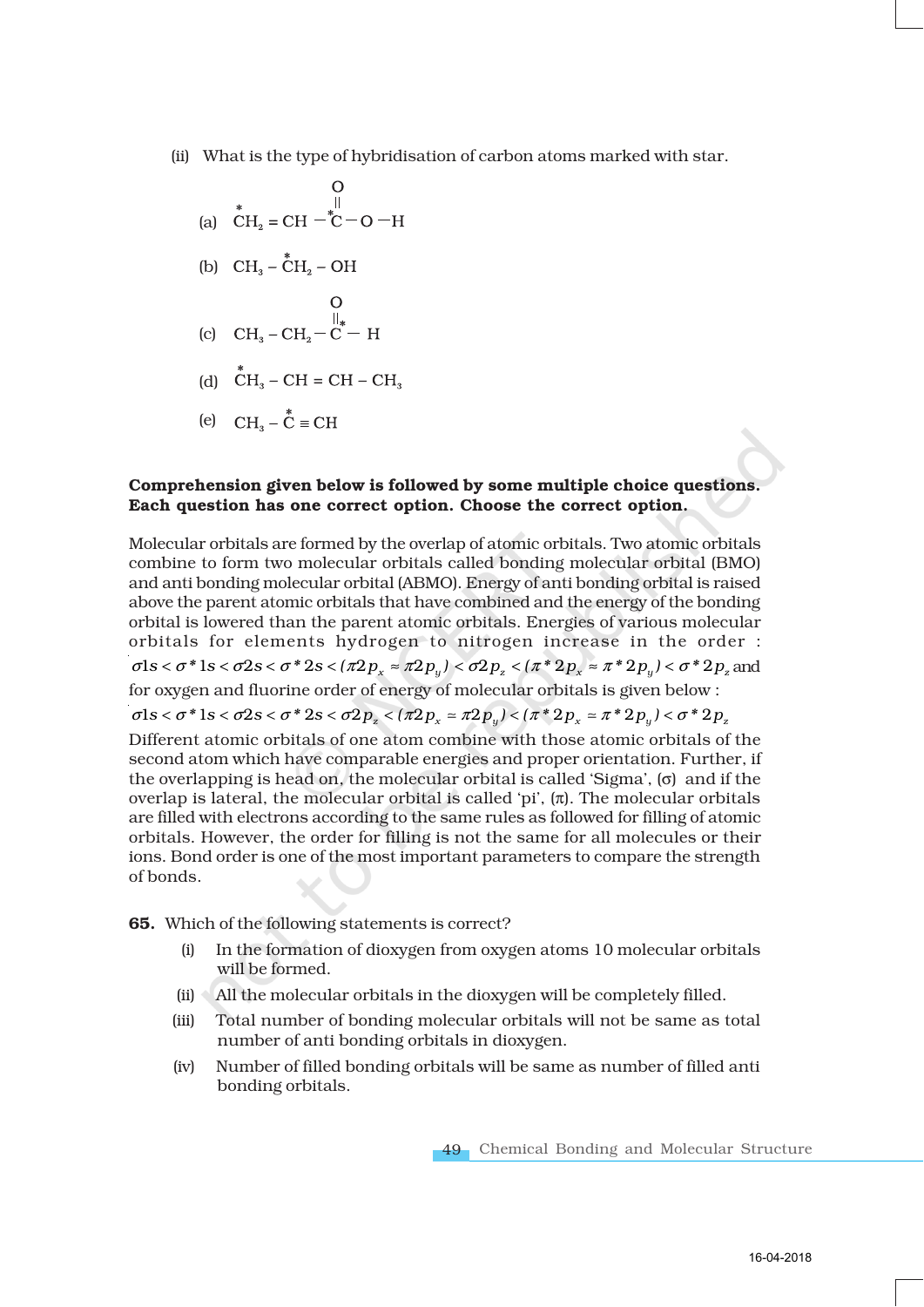- 66. Which of the following molecular orbitals has maximum number of nodal planes?
	- (i) σ\*1*s*
	- (ii)  $σ^*2p_z$
	- (iii)  $\pi 2p$ <sub>x</sub>
	- (iv)  $\pi^* 2p_y$
- 67. Which of the following pair is expected to have the same bond order?
	- (i)  $O_2$ ,  $N_2$
	- (ii)  $O_2^*$ ,  $N_2^-$
	- (iii)  $O_2^-, N_2^+$
	- (iv)  $O_2^-, N_2^-$
- **68.** In which of the following molecules,  $\sigma 2p_z$  molecular orbital is filled after  $\pi 2p_x$ and  $\pi 2p_y$  molecular orbitals?
	- $(i)$  O<sub>2</sub>
	- $(iii)$  Ne<sub>2</sub>
	- $(iii)$   $N_2$
	- (iv)  $F<sub>2</sub>$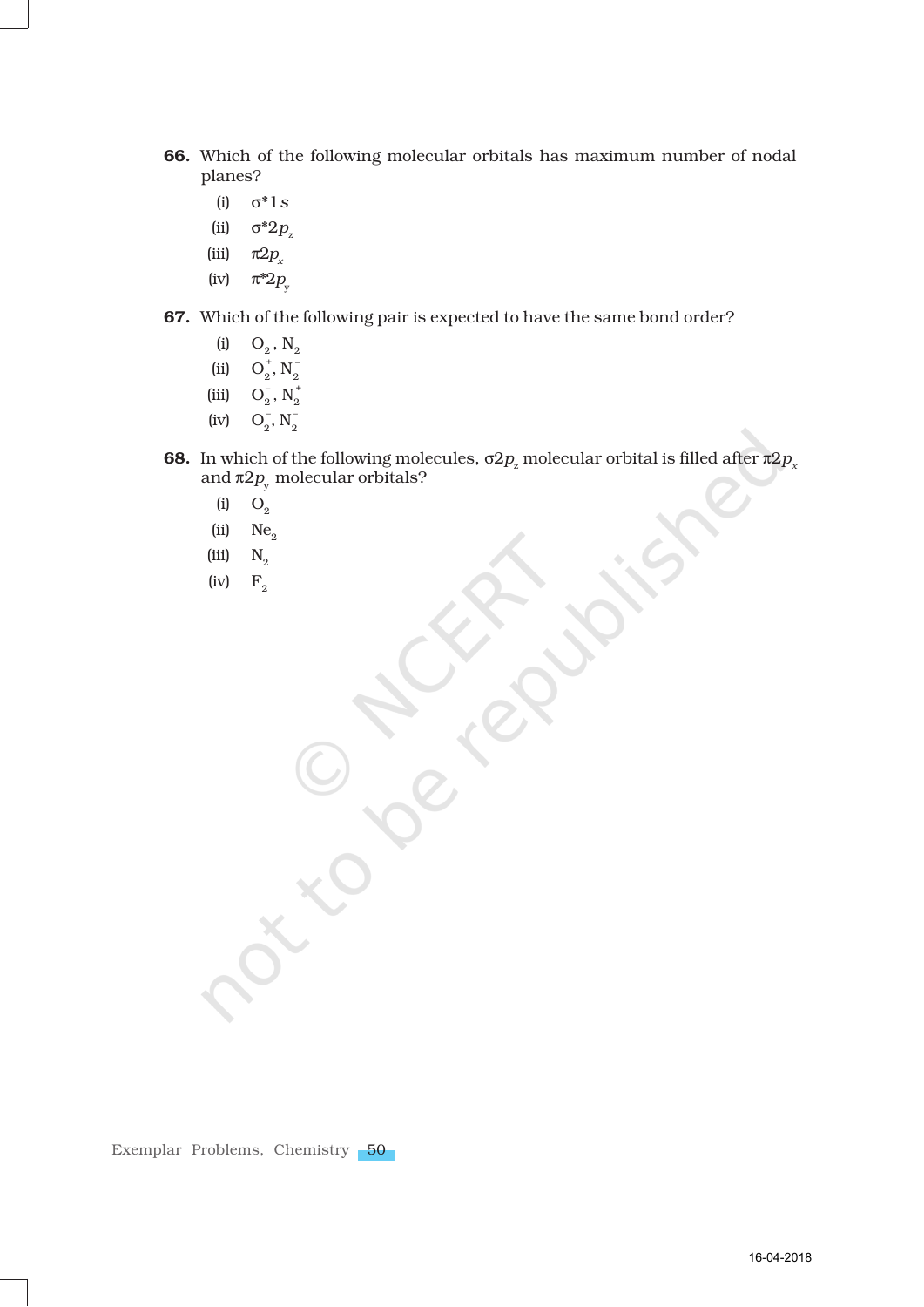## ANSWERS

#### *I. Multiple Choice Questions (Type-I)*

| 1. (ii)    | 2. (iii)  | 3. (ii)  | 4. (ii)     | 5. (ii)  | 6. (iv)  |
|------------|-----------|----------|-------------|----------|----------|
| 7. (i)     | 8. (iii)  | 9. (iii) | $10.$ (iii) | 11. (ii) | 12. (iv) |
| 13. (ii)   | 14. $(i)$ | 15. (ii) | 16. $(iv)$  | 17. (ii) | 18. (i)  |
| 19. $(iv)$ | 20. (ii)  | 21. (i)  | $22.$ (ii)  |          |          |

#### *II. Multiple Choice Questions (Type-II)*

| 23. (i), (ii)   | $24. (i)$ , $(iv)$ | 25. (i), (ii) |
|-----------------|--------------------|---------------|
| 26. (iii), (iv) | 27. (iii), (iv)    | 28. (i), (iv) |
| 29. (iii), (iv) | 30. (i), (ii)      |               |

#### *III. Short Answer Type*

32. (i) According to molecular orbital theory electronic configurations of  $O_2^+$  and  $O_2^-$  species are as follows :

> $O_2^{\pm}$ : (σ $1$ s) $^2$  (σ $1s^2$ )(σ $2s$ ) $^2$  (σ $2s^2$ ) (σ $2p_{\chi}^{\,2}$  (π $2p_{\chi}^{\,2}$ , π $2p_{\chi}^{\,2}$ ) (π $^*$   $2p_{\chi}^{\,1}$ )  $O_2^- \colon\: (\texttt{0}1\texttt{s})^2 \; (\texttt{0}^41\texttt{s}^2) \, (\texttt{0}2\texttt{s})^2 \, (\texttt{0}^42\texttt{s}^2) \; (\texttt{0}2p_{_2})^2 \; (\texttt{π}2p_{_X}^2,\texttt{π}2p_{_Y}^2) \, (\texttt{π}^*2p_{_X}^2,\texttt{π}^*2p_{_Y}^1)$

Bond order of O<sub>2</sub><sup>+</sup> = 
$$
\frac{10-5}{2} = \frac{5}{2} = 2.5
$$
  
Bond order of O<sub>2</sub><sup>-</sup> =  $\frac{10-7}{2} = \frac{3}{2} = 1.5$ 

2

Higher bond order of  $\mathrm{O}_2^+$  shows that it is more stable than  $\mathrm{O}_2^-$  . Both the species have unpaired electrons. So both are paramagnetic in nature.

34. (a) Compound (I) will form intramolecular hydrogen bond because  $NO<sub>2</sub>$  and OH group are close together in comparison to that in compound (II).